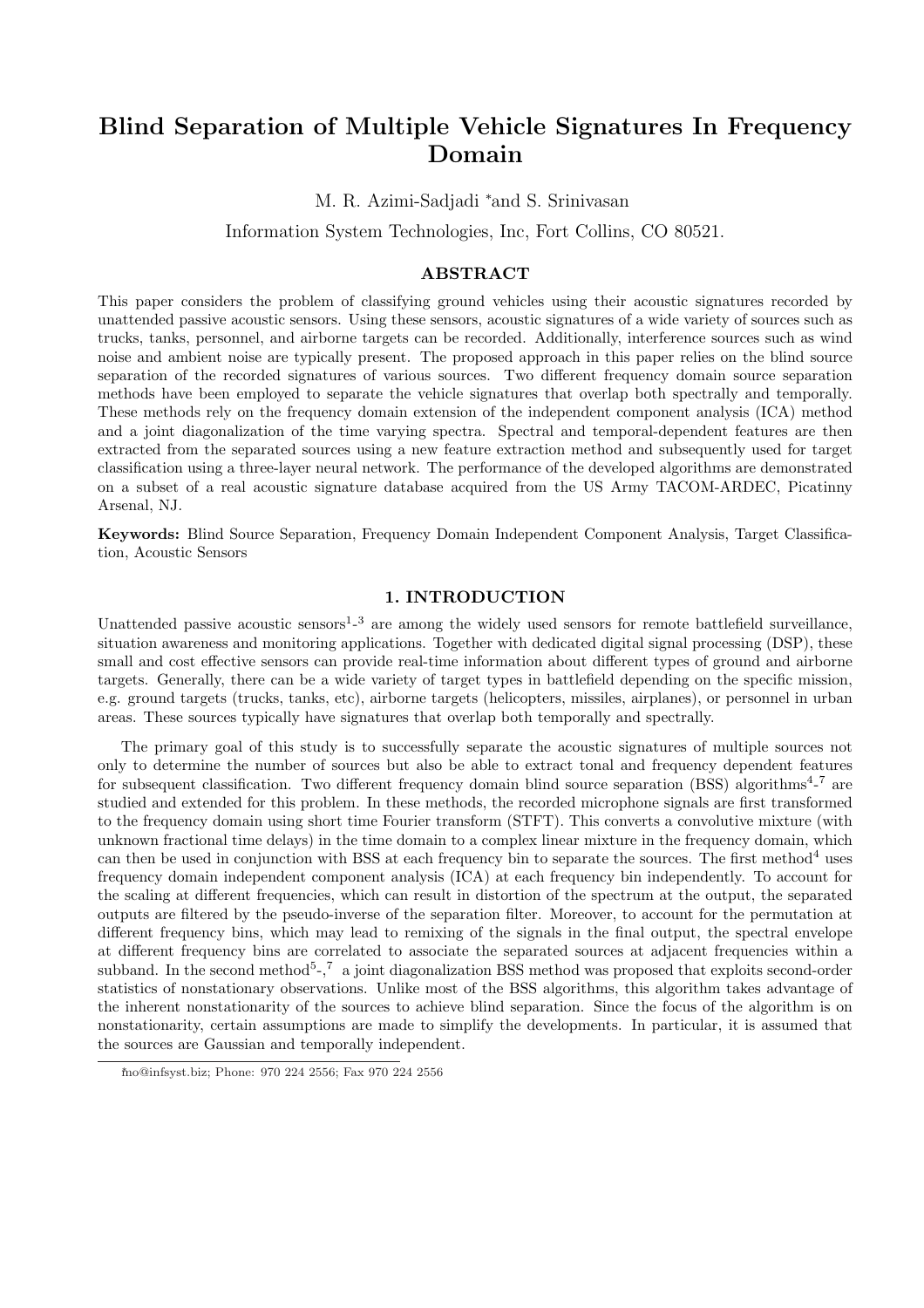Indeed for this particular application, the nonstationarity is more relevant than the non-Gaussianity due to temporal and spectral variations of the signatures as sources move in the field. This fact will be demonstrated in our test results in this paper. Furthermore, a benchmarking with the results of the frequency domain ICA-based BSS in<sup>4</sup> is also provided to select the best algorithm for subsequent source classification. A multi-layer backpropagation network (BPNN) is employed as a classifier. A set of spectral and temporal features is extracted from each separated source and then applied to the BPNN classifier. This network classifies the sources into one of four possible classes, namely heavy tracked, heavy wheeled, light tracked and light wheeled. Test results on real acoustic signature data sets acquired from US Army TACOM-ARDEC are presented to show the effectiveness of the proposed schemes.

## 2. FREQUENCY-DOMAIN ICA-BASED METHOD

This section presents a review of the BSS based on frequency domain ICA method<sup>4</sup> and our modifications to some of the steps in the algorithm. In this method, the recorded microphone signals are first transformed to the frequency domain using STFT. This converts a convolutive mixture with unknown number of taps and delays to a complex linear mixture at each frequency bin. Once transformed in the frequency domain, a subspace whitening process is applied not only to reduce the effects of reflections and ambient noise but also to sphere the data.<sup>4</sup> Next, the instantaneous complex ICA is applied to the output of the subspace filter. In the usual instantaneous ICA,<sup>8</sup> arbitrary permutation and scaling of the output is allowed. However, in the frequency domain procedure, different permutation at different frequency bins leads to remixing of the signals in the final output. Moreover, different scaling at different frequencies can result in distortion of the spectrum at the output. Thus, scaling and permutation are extremely important in the frequency domain case. For the scaling, the method  $in^{11}$  is used where the separated output is filtered by the inverse of the separation filter. For the permutation, spectral envelope at different frequency bins are correlated to associate the separated sources at adjacent frequencies. The overview of the entire process system and the constituent subsystems are shown in Figure 1. These subsystems and their operations are briefly described in the following sections.



Figure 1. The BSS system

# 2.1. STFT and Signal Model in Frequency Domain

Let us consider an array of M sensors that receive the wavefield generated by d wideband sources in the presence of an arbitrary noise. The array geometry can be arbitrary but known to the processor. The sources  $s_1(t), s_2(t), \ldots, s_d(t)$  are assumed to be statistically independent. The noise is also assumed to be independent of the source signals.

The array output vector  $\mathbf{x}(t)$  is first decomposed into narrowband frequency components by taking the short time frequency transform (STFT) of each recorded signal and treating each frequency bin independently. That is, the array output  $\mathbf{x}(t)$ , is partitioned into K overlapping windows (e.g. Gaussian or Hamming) of duration T and overlap  $\Delta T$  seconds and then DFT of the windowed signal is taken. For the j<sup>th</sup> frequency component,  $f_j$ , at the  $k^{th}$  window, the signal  $\mathbf{x}_k(f_j)$  can be represented by

$$
\mathbf{x}_k(f_j) = \mathbf{A}(f_j)\mathbf{s}_k(f_j) + \mathbf{n}_k(f_j) \tag{1}
$$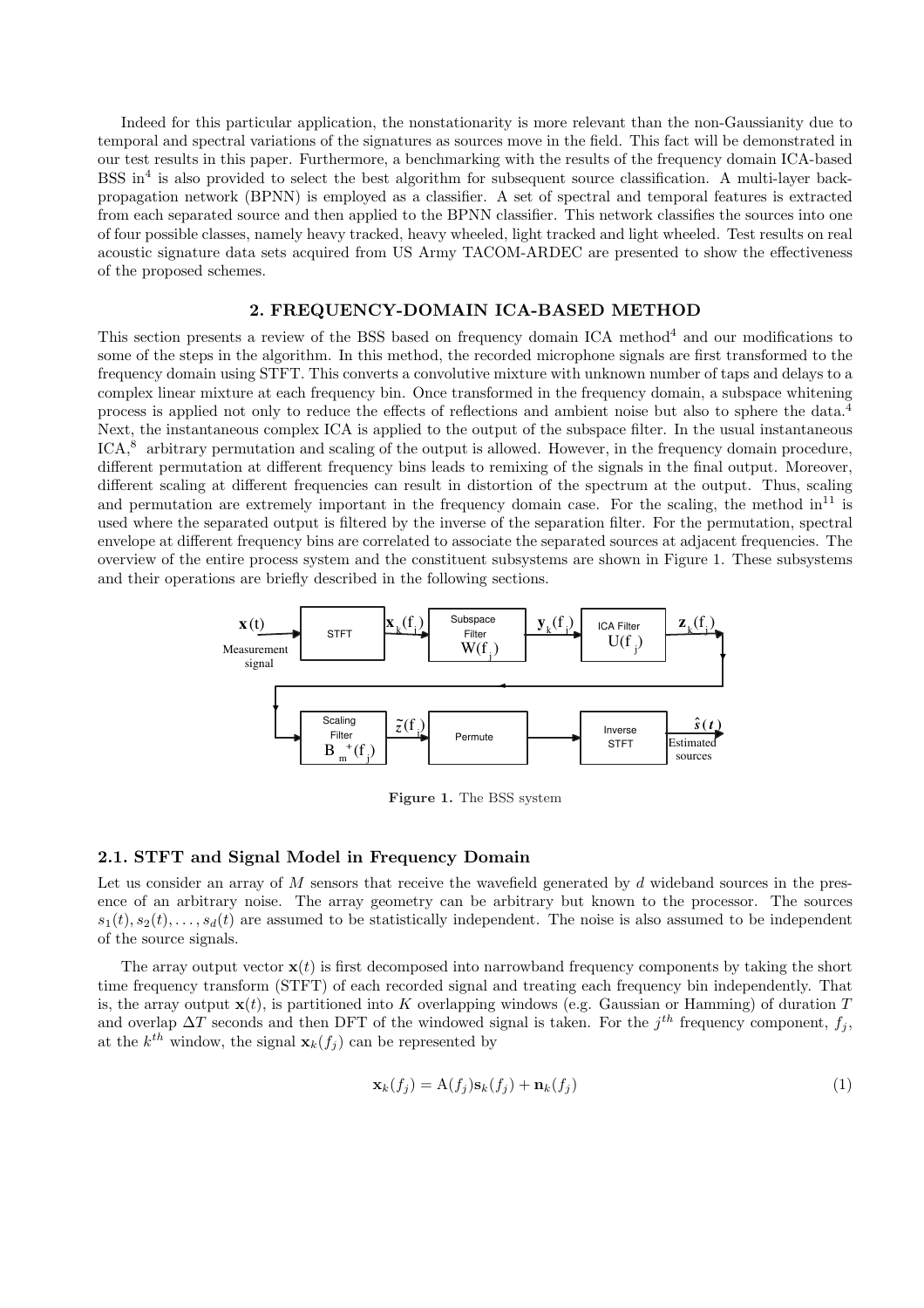where  $A(f_j)$  is the  $M \times d$  mixing matrix,  $s_k(f_j)$  and  $n_k(f_j)$  vectors consist of the source and noise spectra. Note that the  $(m, n)$  element of  $A(f_i)$  matrix represents the transfer function from the nth source to the mth microphone in the array. It is assumed that  $M > d$  and that the rank of  $A(f_i)$  is equal to d for any frequency. As can be seen, the convolutive mixture with unknown propagation delays between sources and microphones is now converted to a linear complex-valued mixture in (1), which is more amenable to ICA processing.

### 2.2. Subspace Filter

To reduce the effect of noise (assume  $M > d$ ) and at the same time sphere the data, we apply a subspace-based filter to  $\mathbf{x}_k(f_i)$  to reduce the effect of noise and whiten the input signal. First, the spatial covariance matrix for the jth narrowband component  $\mathbf{x}_k(f_j)$  is computed as

$$
R_x(f_j) = A(f_j)R_s(f_j)A^H(f_j) + R_n(f_j), \quad j = 1, 2, ..., J.
$$
 (2)

where  $R_s(f_i)$  and  $R_n(f_i)$  are spatial covariance matrices of the source and noise, respectively. The noise and sources are assumed to be independent and further noise **n** is assumed to be spatially white. Then, the eigenvalue decomposition of  $R_x(f_i)$  is performed using  $R_x(f_i) = E\Lambda E^{-1}$  where E is the eigenvector matrix and  $\Lambda =$  $diag[\lambda_1, \cdots, \lambda_M]$  with  $\lambda_i$  being the *i*th eigenvalue of matrix  $R_x(f_i)$ . Now, if  $E_s$  is the corresponding signal subspace matrix with  $Span\{A\} = Span\{E_s\}$ , then the subspace filtering process yields,

$$
\mathbf{y}_k(f_j) = \mathbf{W}(f_j)\mathbf{x}_k(f_j) \tag{3}
$$

where  $W(f_j) = \Lambda_s^{-1/2} E_s^H(f_j)$  and  $\Lambda_s = diag[\lambda_1, \dots, \lambda_d]$  is the matrix with d dominant (signal) eigenvalues. It is easy to see that the correlation matrix of  $y_k(f_j)$  is identity, i.e.

$$
E[\mathbf{y}_k(f_j)\mathbf{y}_k^H(f_j)] = \Lambda_s^{-1/2} E_s^H E[\mathbf{x}_k(f_j)\mathbf{x}_k^H(f_j)] E_s \Lambda_s^{-H/2}
$$
  
=  $\Lambda_s^{-1/2} E_s^H E \Lambda E^{-1} E_s \Lambda_s^{-H/2}$   
=  $I_d$  (4)

which shows that the subspace method is indeed a whitening procedure. Meanwhile<sup>4</sup> proved that the subspace method also acts as a self-organizing beamformer that reduces the energy of the noise subspace.

#### 2.3. Frequency Domain ICA and Learning Rule

The instantaneous complex-valued ICA is applied to the output of the subspace filter  $\mathbf{y}_k(f_j)$  to obtain the separated sources. The frequency domain ICA algorithm is briefly described below. If we denote the demixing matrix at frequency  $f_j$  by  $U(f_j)$ , then the output  $\mathbf{z}_k(f_j)$  of the frequency domain ICA algorithm is,

$$
\mathbf{z}_k(f_j) = U(f_j)\mathbf{y}_k(f_j) \tag{5}
$$

$$
= U(f_j)W(f_j)\mathbf{x}_k(f_j) \tag{6}
$$

$$
= B(f_j) \mathbf{x}_k(f_j) \tag{7}
$$

where  $B(f_j) := U(f_j)W(f_j)$  is referred to as the separation filter. The learning rule for the ICA filter  $U(f_j)$  is based upon the extension of the Amari's rule,  $8.9$  This is given by,

$$
U_{k+1}(f_j) = U_k(f_j) + \eta \left[I - \phi(\mathbf{z}_k(f_j)\mathbf{z}_k^H(f_j))\right]U_k(f_j),\tag{8}
$$

where  $\eta$  is the learning rate, and the score function  $\phi(\mathbf{z})$  is defined<sup>4</sup> as

$$
\phi(\mathbf{z}) = 2 \tanh(G \cdot \text{Re}(\mathbf{z})) + 2j \tanh(G \cdot \text{Im}(\mathbf{z})),\tag{9}
$$

where  $G$  is the gain for the nonlinear score function. Clearly, any permuted and/or scaled version of the separation filter obtained by the frequency domain ICA is an acceptable solution for the BSS. Thus, the permutation and scaling problems should carefully been addressed.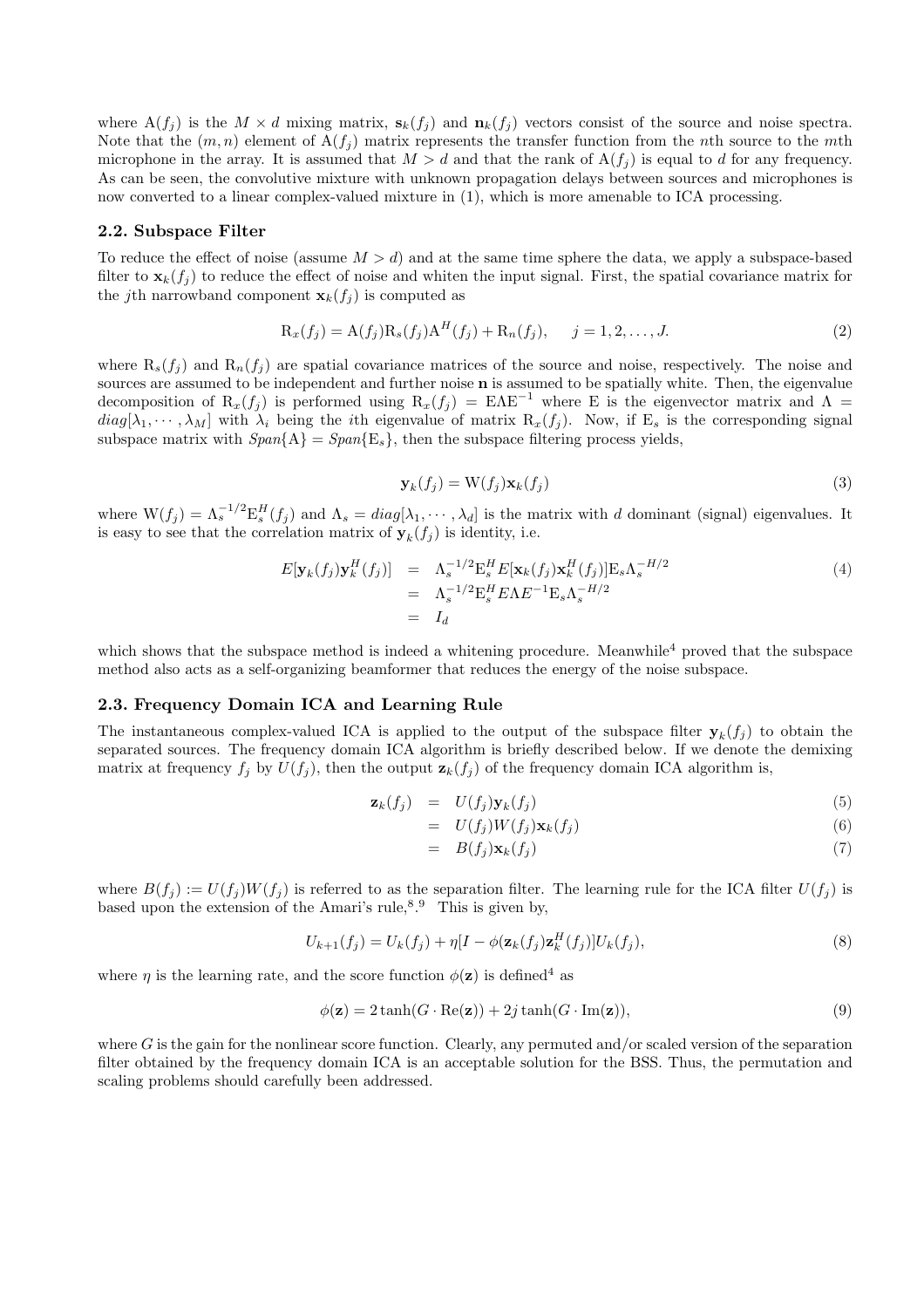# 2.4. Scaling Problem

It was proposed that the scaling problem could be solved by filtering individual output of the separation filter by the inverse of  $B(f_i)$ , which is the estimate of the mixing matrix. In this report, the pseudo-inverse of  $B(f_i)$ , denoted as  $B^{\dagger}(f_i)$  is used instead of the actual inverse. The contribution of the  $n^{th}$  source in the recorded signal at the  $m^{th}$  microphone is,

$$
\tilde{z}_{k,m,n}(f_j) = B_{m,n}^{\dagger}(f_j) z_{k,n}(f_j)
$$
\n(10)

where  $B_{m,n}^{\dagger}(f_j)$  denotes the  $(m,n)^{th}$  element of matrix  $B^{\dagger}(f_j)$  and  $z_{k,n}(f_j)$  represents the  $n^{th}$  separated source signal. Hence the contributions from all d sources at the  $m^{th}$  microphone could be defined by,

$$
\tilde{\mathbf{z}}_k, m(f_j) = \begin{pmatrix} B_{m,1}^{\dagger}(f_j) & \cdots & 0 \\ \vdots & \ddots & \vdots \\ 0 & \cdots & B_{m,d}^{\dagger}(f_j) \end{pmatrix} \begin{pmatrix} z_{k,1}(f_j) \\ \vdots \\ z_{k,d}(f_j) \end{pmatrix}
$$
(11)

$$
= B_m^{\dagger}(f_j) \mathbf{z}_k(f_j) \tag{12}
$$

where  $B_m^{\dagger}(f_j) = diag[B_{m,1}^{\dagger}(f_j), \cdots, B_{m,d}^{\dagger}(f_j)]$  is a  $d \times d$  diagonal matrix. Note that we have  $x_{k,m}(f_j)$  =  $\sum_{i=1}^{d} \tilde{z}_{k,m,i}(f_j)$ , which is the recorded signal (frequency bin  $f_j$ ) at the m<sup>th</sup> microphone.

#### 2.5. Permutation Problem

Let us denote the estimate of the mixing matrix obtained using the pseudo-inverse  $B^{\dagger}(f_j)$  as  $\hat{A}(f_j) = B^{\dagger}(f_j)$ . Then define the estimate of the mixing matrix multiplied by the arbitrary permutation matrix  $P$  by,

$$
CT(fj) = P AT(fj)
$$
\n(13)

The permutation  $PA^T(f_j)$  exchanges the rows of  $A^T(f_j)$ . If the column vectors of  $C(f_j)$  denoted as  $C(f_j)$  =  $[\mathbf{c}_1(f_j),\cdots,\mathbf{c}_d(f_j)]$ . The cosine of the angle  $\alpha_n$  between two vectors,  $\mathbf{c}_n(f_j)$  and  $\mathbf{c}_n(f_{j-1})$  at two adjacent frequency bins  $f_j$  and  $f_{j-1}$  is defined as,

$$
cos(\alpha_n) = \frac{\mathbf{c}_n^H(f_j)\mathbf{c}_n(f_{j-1})}{\|\mathbf{c}_n(f_j)\| \cdot \|\mathbf{c}_n(f_{j-1})\|}
$$
(14)

A permutation matrix  $P$  is then chosen that maximizes the cost function,

$$
F(P) = \frac{1}{d} \sum_{n=1}^{d} \cos(\alpha_n)
$$
\n(15)

It must be mentioned that this procedure assumes that the mixing matrices at several adjacent frequencies remain unchanged. However, at some frequencies, this assumption may not hold if ICA failed. Since the permutation at frequency  $f_j$  is determined based on only the information the adjacent frequencies  $f_j$  and  $f_{j-1}$ , and the permutation is solved iteratively with increasing frequency, once the permutation at certain frequency fails, the permutation in the succeeding frequencies may also fail. Hence to prevent this, the cost function in (15) is calculated at several adjacent frequencies  $f_{j-i}, i \in [1, K]$ . Let us denote the value of the cost function evaluated between  $f_j$  and  $f_{j-i}$  as  $F_i(P)$ . If the largest value of the cost function at some P is close to the cost function at other  $P's$  then the permutation matrix estimated may not be reliable. Based on this, the following confidence measure is defined,

$$
C(i) = \max_{P \in \Omega} F_i(P) - \max_{P \in \Omega'} F_i(P)
$$
\n(16)

where  $\Omega$  denotes the set of all possible permutation matrices P and  $\Omega'$  denotes  $\Omega$  excluded with  $arg \max_{P \in \Omega} F_i(P)$ . If  $\hat{i} = \max_i C(i)$ , then the appropriate permutation matrix is,

$$
C(i) = arg \max_{P} F_i(P)
$$
\n(17)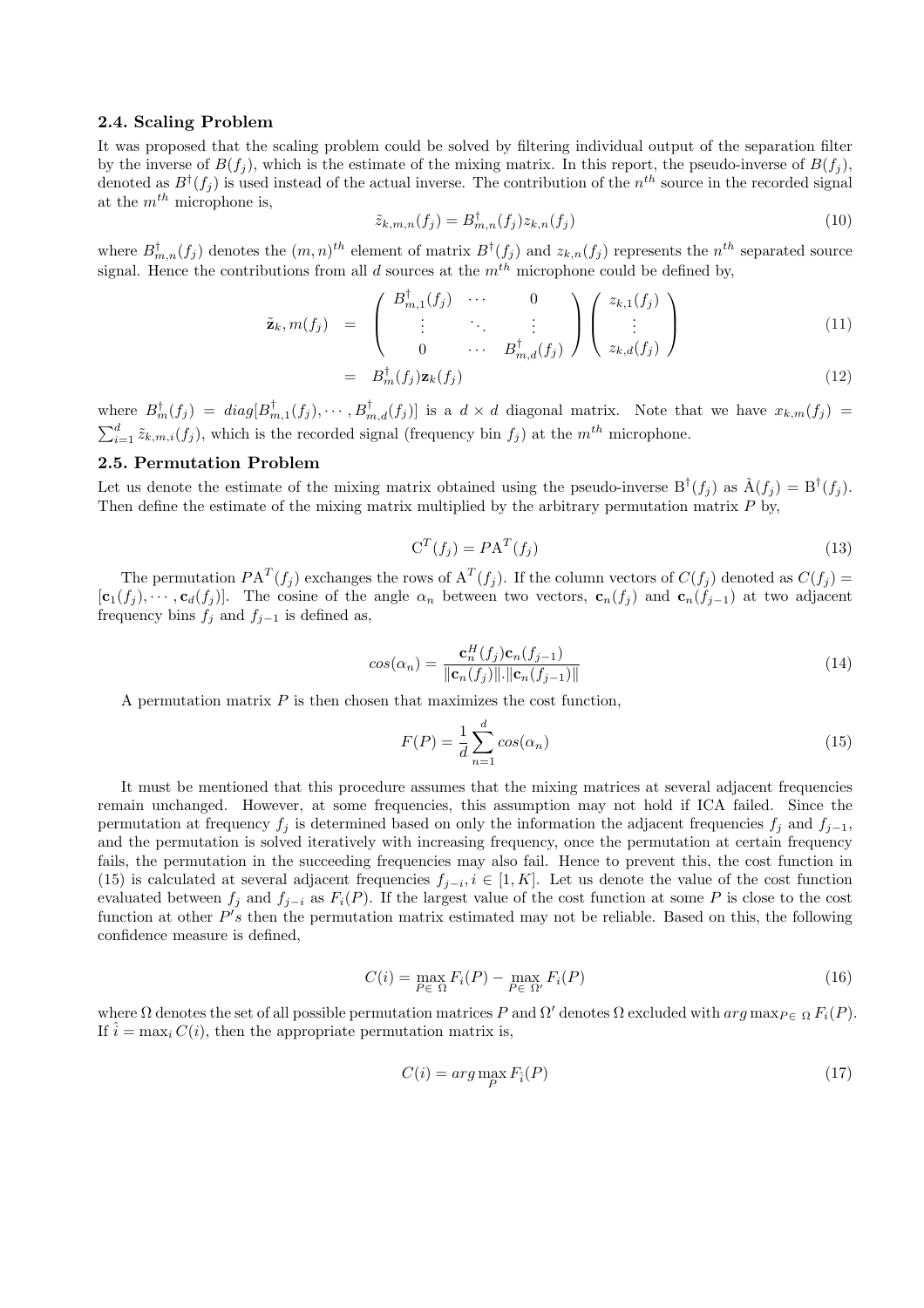#### 2.6. Final Filtering Matrix

Using the matrices obtained above, the final filtering matrix, of size  $D \times D$ , in the frequency domain can be written as,

$$
F(f_j) = P(f_j)B_m^+(f_j)B(f_j)
$$
\n(18)

and the separated source at frequency  $f_j$  is,

$$
\mathbf{z}_k(f_j) = F(f_j)X_k(f_j) \tag{19}
$$

## 2.7. Time Domain Reconstruction of Separated Source

The equation (19) is to be applied for all frequencies. In our approach, the separated sources  $\hat{\mathbf{s}}(t)$  are reconstructed in time domain<sup>12</sup> using,

$$
\hat{\mathbf{s}}(t) = \frac{1}{N} \sum_{k=0}^{N-1} w_k(t) \sum_{j=1}^{J} \mathbf{z}_k(f_j) exp(\frac{i2\pi f_j t}{N})
$$
\n(20)

where  $J$  is the number of frequency bins and  $N$  is the number of time windows. The inner summation represents the inverse DFT of  $\mathbf{z}_k(f_i)$ .

## 3. BSS BASED ON NONSTATIONARITY OF SOURCES

In this section, we present a blind separation<sup>5</sup>-<sup>7</sup> of convolutive mixtures based on the joint diagonalization of time varying spectral matrices of the observations. The convolutive mixture in the time domain is first represented as a linear mixture in the frequency domain as in (1). The objective in blind separation is to separate signals from the original mixtures such that the separated ones are as mutually independent as possible. In this algorithm, by adopting a second order approach, the focus is maintained only on the inter-correlations between the reconstructed sources at all lags or equivalently the inter-spectra between them at all frequencies. However, as this approach assumes the nonstationary of the signals, the time varying spectra, i.e. the localized spectra around each given time point are considered.

#### 3.1. Objective Function

Let the observation sequence be divided into different blocks of data and  $S_{\bf x}(k, f_j)$  be the spectra of the  $k^{th}$  block at frequency bin  $f_j$ . To perform source separation, the natural idea is to find matrix  $G(f_j)$  at each frequency  $f_j$ such that  $G(f_j)\hat{S}_\mathbf{x}(k,f_j)G^*(f_j)$  is as close as possible to diagonal, at different time points k, where  $\hat{S}_\mathbf{x}(k,f_j)$  is the estimate of  $S_{\mathbf{x}}(k, f_i)$ . For the fixed matrix  $G(f_i)$ , the diagonality measure is given by,

$$
\frac{1}{2} \{ \log \det \text{diag}[G(f_j)\hat{S}_\mathbf{x}(k, f_j)G^*(f_j)] - \log \det[G(f_j)\hat{S}_\mathbf{x}(k, f_j)G^*(f_j)] \} \tag{21}
$$

The second term can be written as  $2log|det G(f_j)| + log |det \hat{S}_{\mathbf{x}}(k, f_j)|$  and the term  $log |det \hat{S}_{\mathbf{x}}(k, f_j)|$  is unchanged for any choice of  $G(f_i)$  and can be dropped. Therefore, the diagonality criterion taking into account different blocks of data is,

$$
\sum_{k} \left(\frac{1}{2} log \det \text{diag}[G(f_j)\hat{S}_{\mathbf{x}}(k, f_j)G^*(f_j)] - log|det G(f_j)|\right) \tag{22}
$$

This criterion is to be minimized with respect to  $G(f_i)$  to obtain the final separation matrix at each frequencies  $f_j$ . Algorithms for the joint diagonalization of several positive matrices is used to solve for the above problem.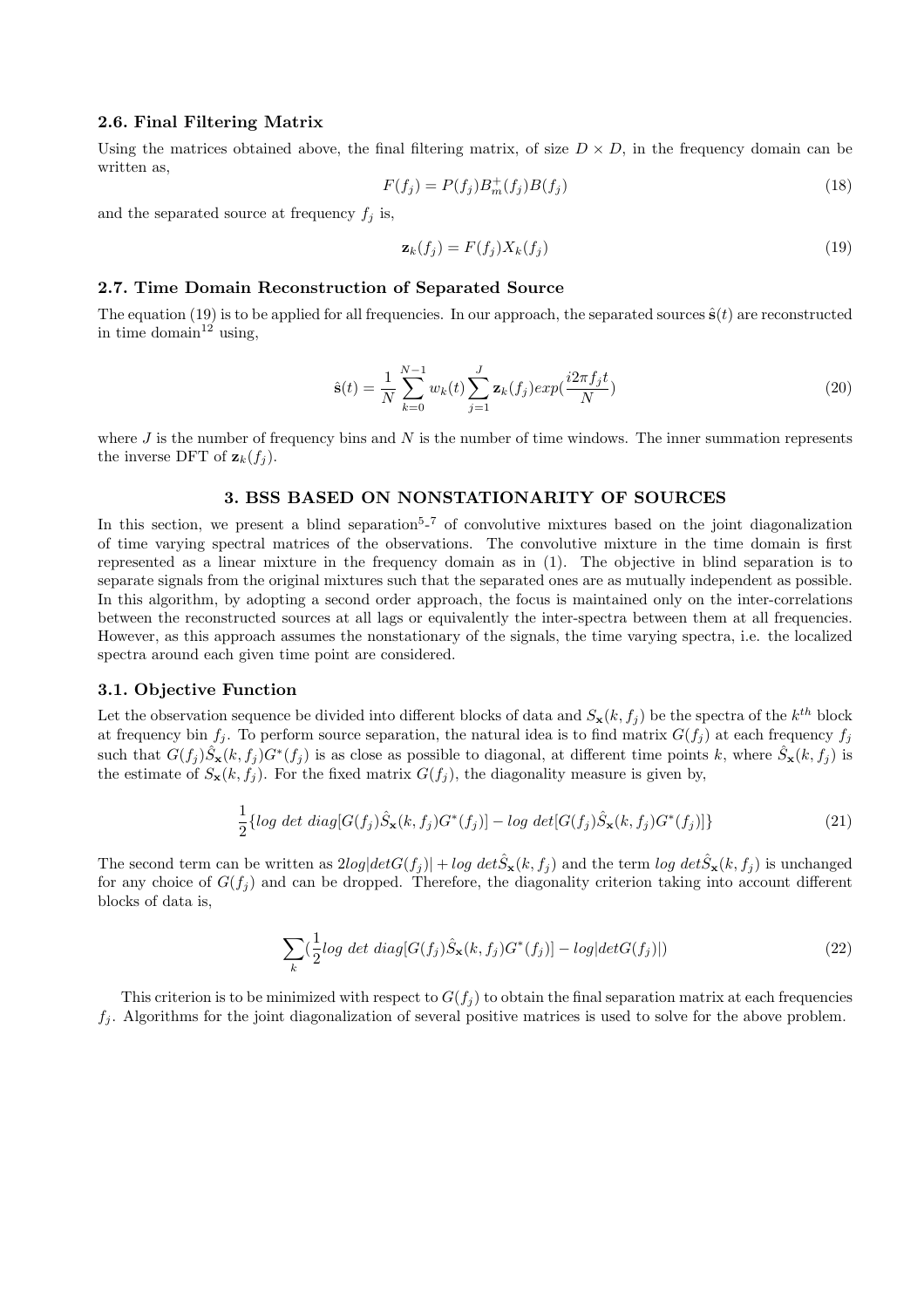## 3.2. Spectral Estimation

The signal in the time domain is first divided into different overlapping blocks of data of size  $N$ . The periodogram of each block is then computed from the DFT of the data blocks. The periodogram of the  $(k+1)^{th}$  data block of size  $N$  is,

$$
P_{\mathbf{x}}(k+1, f_j) = \frac{1}{N} \left[ \sum_{l=kN+1}^{kN+N} \mathbf{x}(l) e^{2\pi j f_j l} \right] \left[ \sum_{l=kN+1}^{kN+N} \mathbf{x}(l) e^{2\pi j f_j l} \right]^*
$$
(23)

The frequencies are taken as  $f_j = \frac{j}{N}$ ,  $j \in [0, N/2]$ . The time varying spectrum at the mid point  $l_k = kN - (N - 1)$  $1)/2$  of the  $k^{th}$  block is then estimated as,

$$
\hat{S}_{\mathbf{x}}(l_k, f_j) = \frac{1}{2m+1} \sum_{i=-m}^{m} P_{\mathbf{x}}(k, f_{j-i})
$$
\n(24)

where  $m \leq N/2 - 1$  is a bandwidth parameter.

#### 3.3. Algorithm for Joint Diagonalization

The algorithm for joint approximate diagonalization<sup>5</sup> of several positive matrices computes a matrix  $G(f_i)$  that minimizes the criterion in (22). The algorithm uses the classic Jacobi approach of operating by successive transformations on each pair of rows  $G(f_i)$ , but the transformations are not constrained to be orthogonal. Explicitly let  $G(f_j)_i$  and  $G(f_j)_l$  be a pair of rows of  $G(f_j)$ , the algorithm changes  $G(f_j)$  into a new matrix with these rows given by, ·  $\overline{a}$ ·  $\overline{a}$  $\overline{a}$ 

$$
\left[\begin{array}{c} G(f_j)_i \\ G(f_j)_l \end{array}\right] \leftarrow \left[\begin{array}{c} G(f_j)_i \\ G(f_j)_l \end{array}\right] - T_{il} \left[\begin{array}{c} G(f_j)_i \\ G(f_j)_l \end{array}\right] \tag{25}
$$

where the other rows are unchanged. Here,  $T_{il}$  is a  $2 \times 2$  matrix that can be chosen such that the criterion is sufficiently decreased. The procedure is then repeated with another pair of rows. The transformation matrix is computed as follow. Define the quantities,

$$
g_{il} = \sum_{k} \nu_{k} \frac{(G(f_{j})\hat{S}_{\mathbf{x}_{k}}(f_{j})G(f_{j})^{T})_{il}}{(G(f_{j})\hat{S}_{\mathbf{x}_{k}}(f_{j})G(f_{j})^{T})_{ii}}, \ w_{il} = \sum_{k} \nu_{k} \frac{(G(f_{j})\hat{S}_{\mathbf{x}_{k}}(f_{j})G(f_{j})^{T})_{li}}{(G(f_{j})\hat{S}_{\mathbf{x}_{k}}(f_{j})G(f_{j})^{T})_{ii}} \begin{bmatrix} h_{il} \\ h_{li} \end{bmatrix} = \begin{bmatrix} w_{il} & 1 \\ 1 & w_{li} \end{bmatrix}^{-1} \begin{bmatrix} g_{il} \\ g_{li} \end{bmatrix}
$$
(26)

where  $\sum_k \nu_k = 1$ .

$$
T_{il} = \frac{2}{1 + \sqrt{1 - 4h_{il}h_{li}}} \begin{bmatrix} 0 & h_{il} \\ h_{li} & 0 \end{bmatrix}
$$
 (27)

Note that the transformation (25) generated by (27) always leads to the decrease of the objective function unless  $g_{il} = g_{li} = 0$ , which corresponds to the  $(i, l)^{th}$  of the gradient of the objective function.

## 3.4. Solving the Permutation Ambiguity

The procedure employed to solve the permutation ambiguity is same as the one described for the frequency domain ICA in Section 2.1.5. Final filtering is conducted in the time domain to avoid time domain aliasing. The time domain filters are obtained as the IDFT of  $G(f_i)$  as,

$$
g_{mn}(l) = IDFT\{G_{mn}(f_j)\}_{j=0}^{N/2}
$$
\n(28)

where  $G_{mn}(f_j)$  and  $g_{mn}(l)$  denote the  $(m, n)^{th}$  element of the frequency domain and time domain filters, respectively. Once the filter responses  $g_{mn}(l)$ 's are determined, the separated sources are obtained by convolving them with the recorded signals.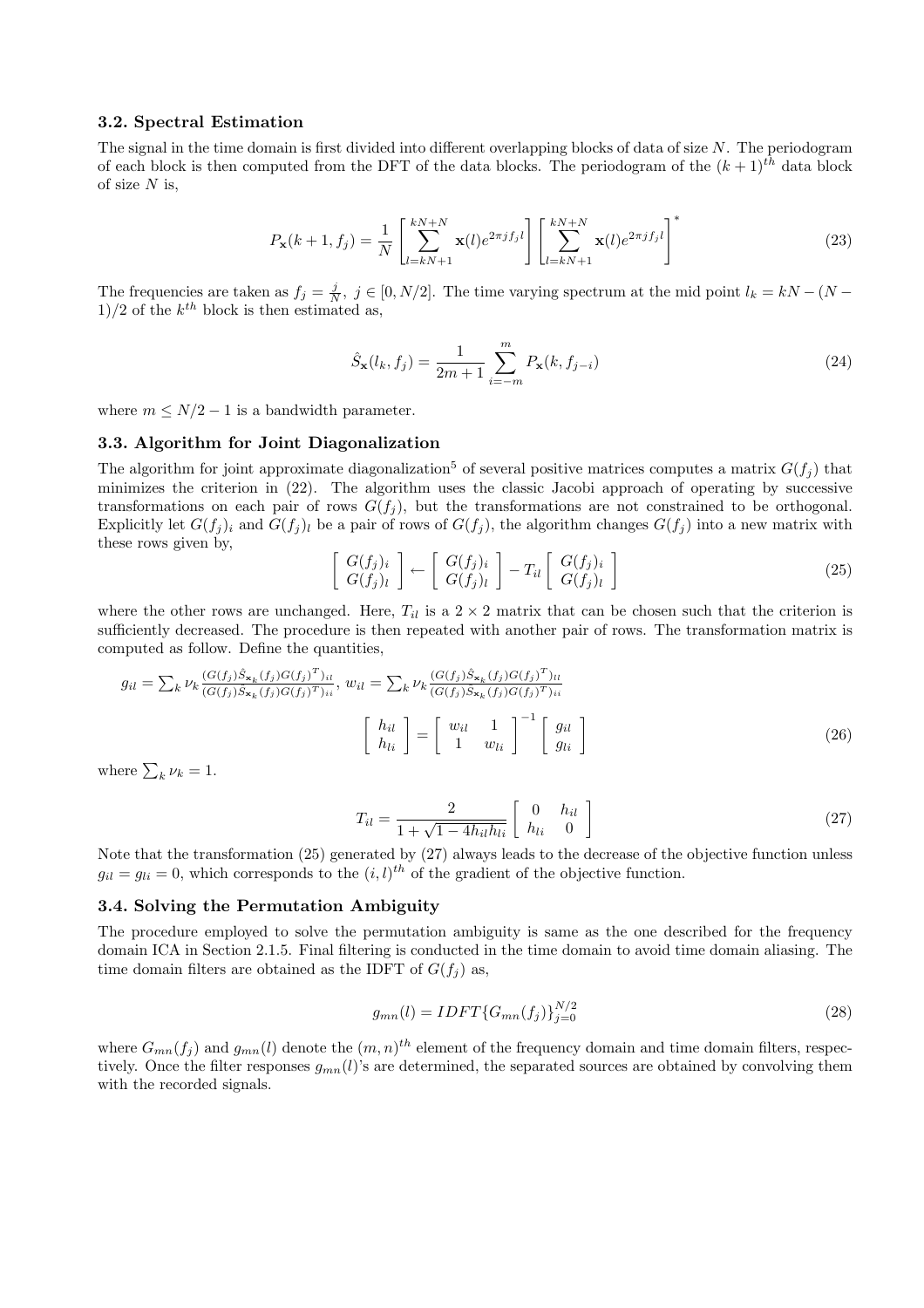

**Figure 2.** Peak finding using a sliding window. The detected peaks are located at frequencies  $f_1$  and  $f_2$ .

#### 4. SUBBAND FEATURE EXTRACTION

Observation of the spectrograms of the signatures of the ground targets of interest reveal the fact their frequency behavior is not truly wideband and that target indications exist in disjoint narrow frequency subbands. That is, the spectrum of the recorded signal at each time instant has disjoint peaks at frequencies where target indications are present. On the other hand, wind interference has a relatively wideband frequency behavior which is somewhat exponentially decaying as frequency increases. Consequently, the presence of ground target may be detected by applying a peak finding algorithm to the spectrum of a signal recorded by a microphone at each time instant. The main idea behind our proposed subband feature extraction approach is to detect the frequency peaks and the subbands that contain potential target information and then extract time and frequency dependent features from these detected subbands. The steps of the developed feature extraction algorithm may be summarized as follows:

- 1. The observation interval of 10 seconds is divided into blocks of overlapping segments of 128 samples with 50% overlap. Note that observation interval of 10 seconds long seems to be optimum as the decision about the class membership cannot be made in smaller time interval and enough clues need to be gathered before final decision making.
- 2. STFT is performed in each of the data blocks and up to  $N = 5$  frequency peaks, in the frequency range of 1-256 Hz, that are above a certain threshold are selected in each block. The frequency separation is 1 Hz.
- 3. Record the detected frequency peaks in the time-windowed spectra.

In Step 2, to detect the peaks of the time-windowed spectra, a peak finding process is used (see Figure 2). This scheme uses a sliding window (shown in dashed-line rectangle) to localize the maximum value of the time-frequency spectrum within the window. If the maximum happens at the center of the window and its value is greater than a 'threshold' the frequency that corresponds to this maximum is recorded as a peak point or a detection frequency. The window is then moved by 1 Hz and the procedure is repeated. The windows specified in red are those for which peaks at frequencies  $f_1$  and  $f_2$  are detected.

A simple way to determine a threshold for peak finding, which is somewhat adapted to the noise level in each sliding window procedure, is to find the median value of the portion of the spectra which lies inside the sliding window and then use a fixed pre-specified percentage (120%) of the median as the local threshold. We refer to this as "median-based thresholding". A potential peak is selected as a frequency peak if it is greater than this local threshold.

In our algorithm, the peak finding is employed for a time-windowed spectrum which represents the timefrequency behavior of the acoustic signatures over a very short period of time (1/8th of a second). In order to determine temporal variations or consistency of the detected frequencies over the observation period, a simple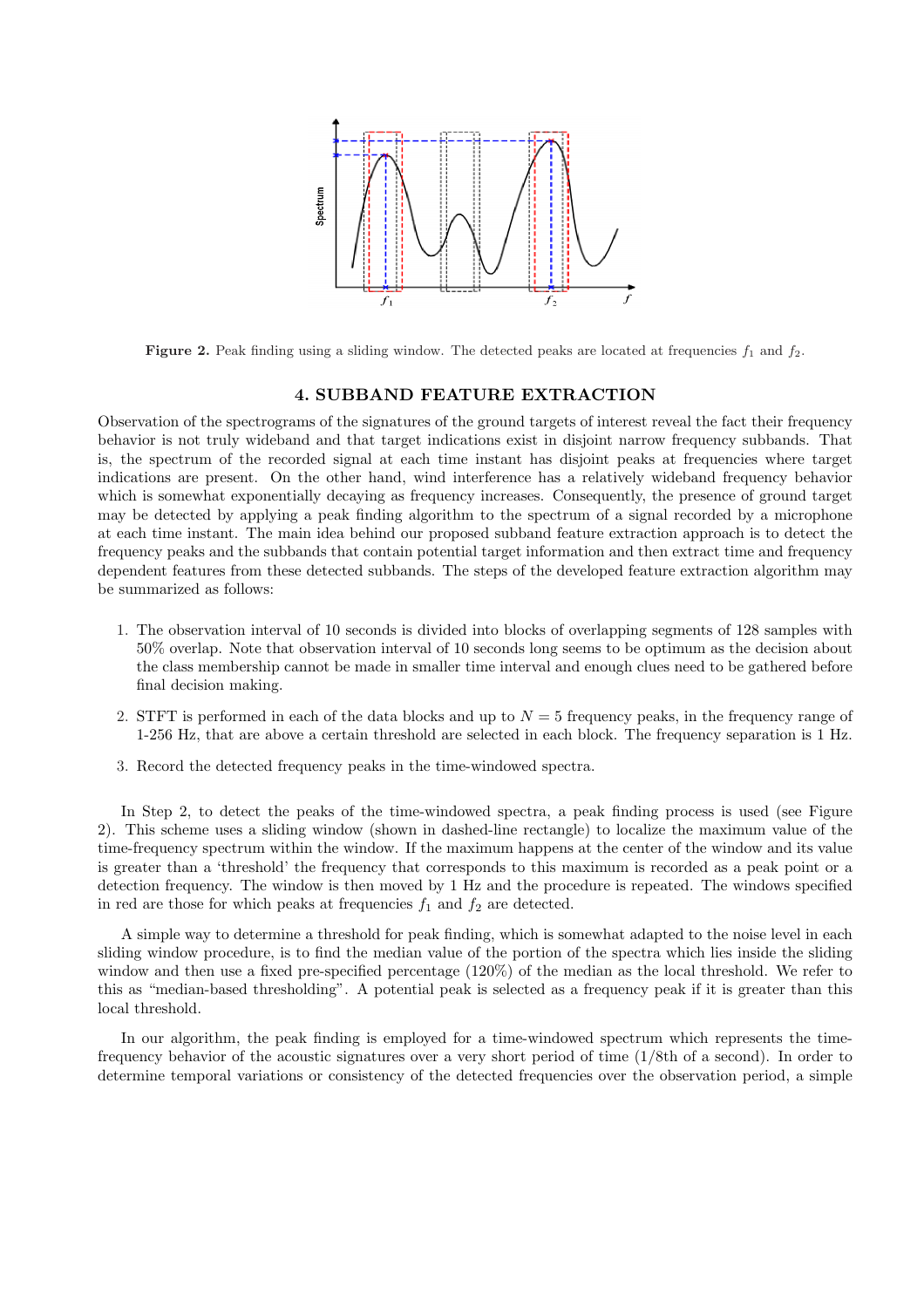histogram-based scheme is devised where the number of bins in the histogram (32) corresponds to the number of 8Hz subbands. Since the acoustic signatures of targets of interest don't have useful spectral information below 17Hz the first two subbands are not used. This yields a 30-dimensional feature vector where the ith element represents the number of occurrence of frequency peaks that lie within the ith subband, i.e. frequency range  $(8(i-1)+1, 8i)$ Hz. The overall pattern of these elements is representative of temporal variations or consistency of the subband spectral features over the observation period. This feature vector is then applied to the classifier.



Figure 3. Procedure for feature extraction and classification.

# 5. TEST RESULTS

# 5.1. Results on Source Separation

The data set for this study is a subset of an acoustic signature database acquired from the US Army TACOM-ARDEC. The data has been collected using three wagon wheel-type pattern array of five identical elements (microphones) with 2ft radius at a sampling rate of  $f_s = 1024$ Hz. In the following subsections, two studies are conducted to compare the performance of the two source separation algorithms presented in this paper and show their promise and shortfalls for vehicle classification.

#### 5.1.1. Synthesized Cases

First, we benchmark the performance of the nonstationary BSS algorithm against the frequency domain ICAbased method on synthesized data. Tables 1 and 2 give different parameters for implementing the two algorithms. Three known source signatures extracted from three real single-target runs in the target signature database were convolutively mixed to form synthetic observations. Source separation based on the two BSS methods was then performed on the synthetically generated data. Let  $s_1(t)$ ,  $s_2(t)$  and  $s_3(t)$  be the three known source signals collected by the center microphone of a 5-element array in the three single-target runs. Then, the observation vector is generated using the source mixing model,

$$
\mathbf{x(t)} = \begin{bmatrix} 6s_1(t) + 3s_2(t) + 2s_3(t) \\ 3s_1(t+1) + 7s_2(t+1) + 4.5s_3(t+1) \\ 3s_1(t+2) + 7s_2(t+2) + 1.5s_3(t+2) \end{bmatrix}
$$
(29)

Figures 4 (a) and (b) show the spectrograms of the known sources and the synthetically generated convolutive mixtures, respectively. The spectrograms of the three separated sources using the frequency domain ICA method and nonstationary BSS method are shown in Figures 4 (c) and (d), respectively. As can be observed from Figure 4 (c), the signatures of the separated sources using the frequency domain ICA method share some common spectral features of all the three original sources. This implies that the source separation using this method has failed even in this simple case. However, from Figure 4 (d), it can be seen that the spectrograms of the separated sources closely resemble those of the original sources with no visible common features among them. The results clearly indicate that BSS based on the nonstationarity assumption works much better than that based on the frequency domain ICA. There could be many reasons for imperfect performance of the frequency domain ICA method including but not limited to: (a) possible failure of the ICA algorithm at certain frequency bins and its effects on determining permutation matrix and performing source association, (b) inappropriate and erroneous choice of the pseudo-inverse of  $B(f_i)$  as the estimate of the mixing matrix which not only ignores the high order statistical properties of the data but also does not support the structure of the array steering matrix, and (c) the stationarity assumption.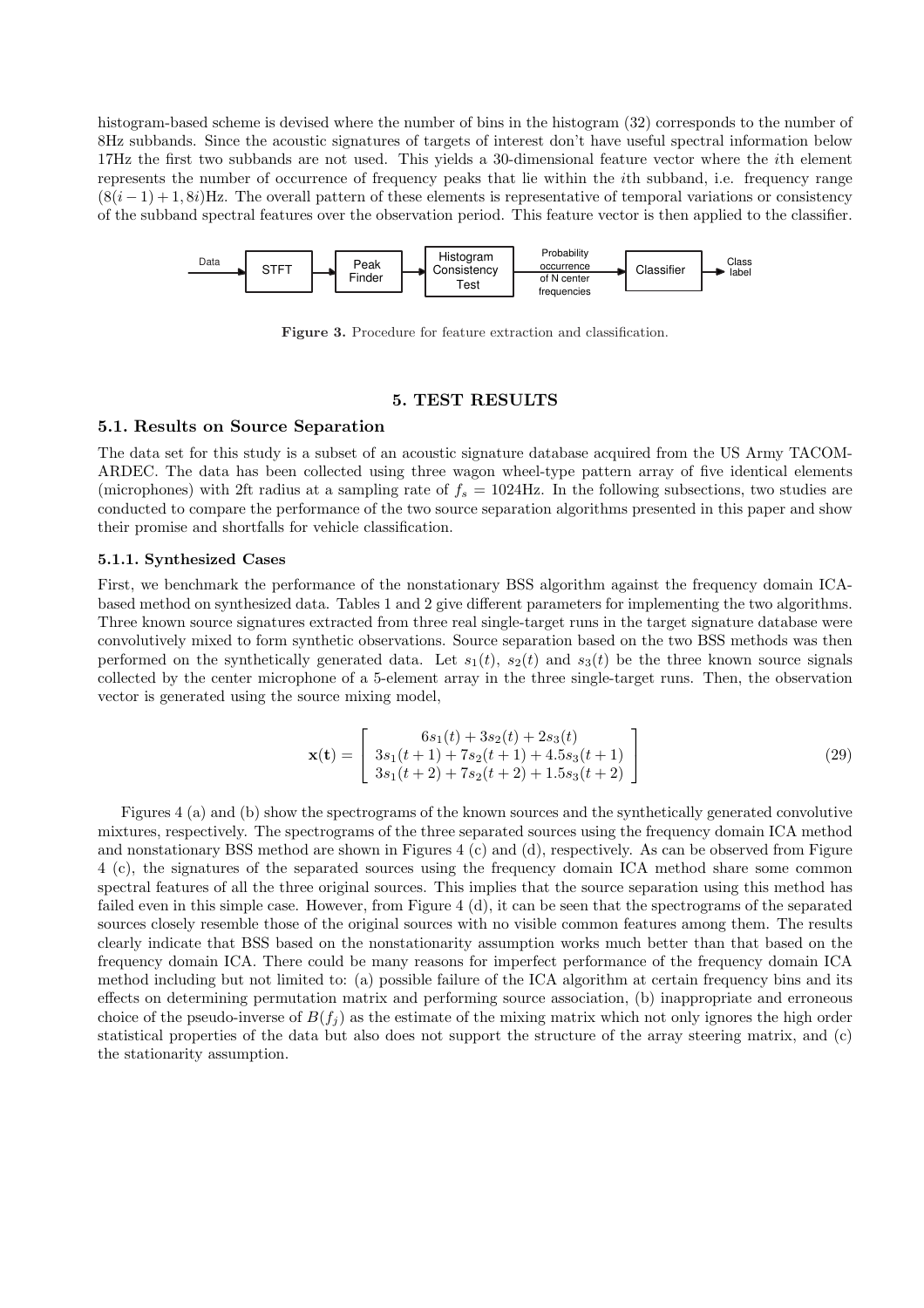

(d) Sources separated using non-stationary BSS method.

Figure 4. Source separation on synthetically generated convolutive mixture.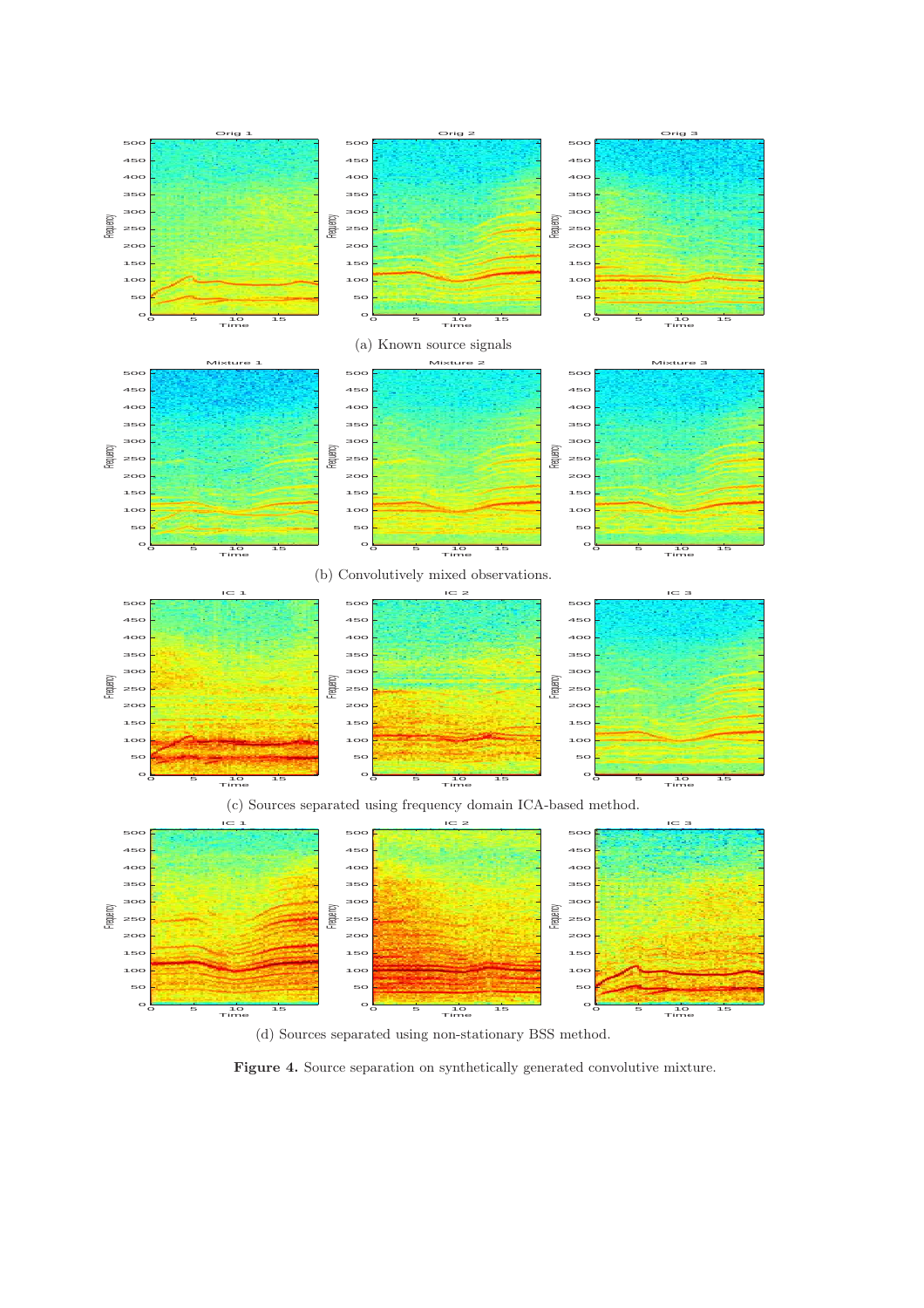| based method                      |                |   |
|-----------------------------------|----------------|---|
| Sampling Frequency                | $1024$ Hz      | т |
| Length of STFT                    | 512            | m |
| Shift of STFT                     | 256            |   |
| Window function                   | Hamming        |   |
| Learning rate, $\eta$             | 0.00001        |   |
| Gain for score function, G        | 100            |   |
| Reference range in permutation, K | 5              |   |
| Number of sensors, M              | 5              |   |
| number of sources, d              | $\mathfrak{D}$ |   |

Table 1. Parameters of the frequency domain ICAbased method

Table 2. Parameters of the non-stationary based method

| -1.IIO CI                         |     |
|-----------------------------------|-----|
| block size, N                     | 512 |
| overlap                           | 256 |
| bandwidth                         |     |
| Reference range in permutation, K |     |
| Number of sensors, M              |     |
| number of sources, d              |     |



Figure 5. Spectrogram of recorded (mixed) signal at the center microphone.

# 5.1.2. Real Cases

The performance of the source separation algorithms are also evaluated on the real data consisting of multiple targets. We choose a data segment from one of the runs in the acoustic signature database that contains three moving targets. Figure 5 shows the spectrogram of the signal recorded at the center microphone of node 1 or first array. Figures 6(a) and (b) illustrate the spectrograms of the separated sources using the frequency domain ICA-based and nonstationary BSS methods, respectively. Visual evaluation of these results again indicates that the source separation capability of the nonstationary-based BSS method is superior to that of the frequency domain ICA-based method. More specifically, we notice that the separated sources using the latter method capture the harmonic structure of the sources and further they don't share common signatures as much as those in Figure 6(a) for the frequency domain ICA method. Consequently, the nonstationary BSS algorithm is used in the subsequent studies.

# 5.2. Classification Results

Four-class vehicle classification problem is considered here and one target from each of the four classes of vehicles is selected. The four classes are light tracked (LT), heavy tracked (HT), light wheeled (LW), heavy wheeled (HW). Classifier is a simple three-layer BPNN with thirty inputs, 45 neurons in the first hidden layer, 20 neurons in the second hidden layer, and four output neurons for four different vehicle classes. Features are extracted from the clean acoustic signature data and single-target runs. The data set can be divided into two subsets, training and validation. The training set consisted of 400 samples (100 samples from each class) and the validation set consisted of 160 samples. The classifier was trained using the samples in the training set for twenty different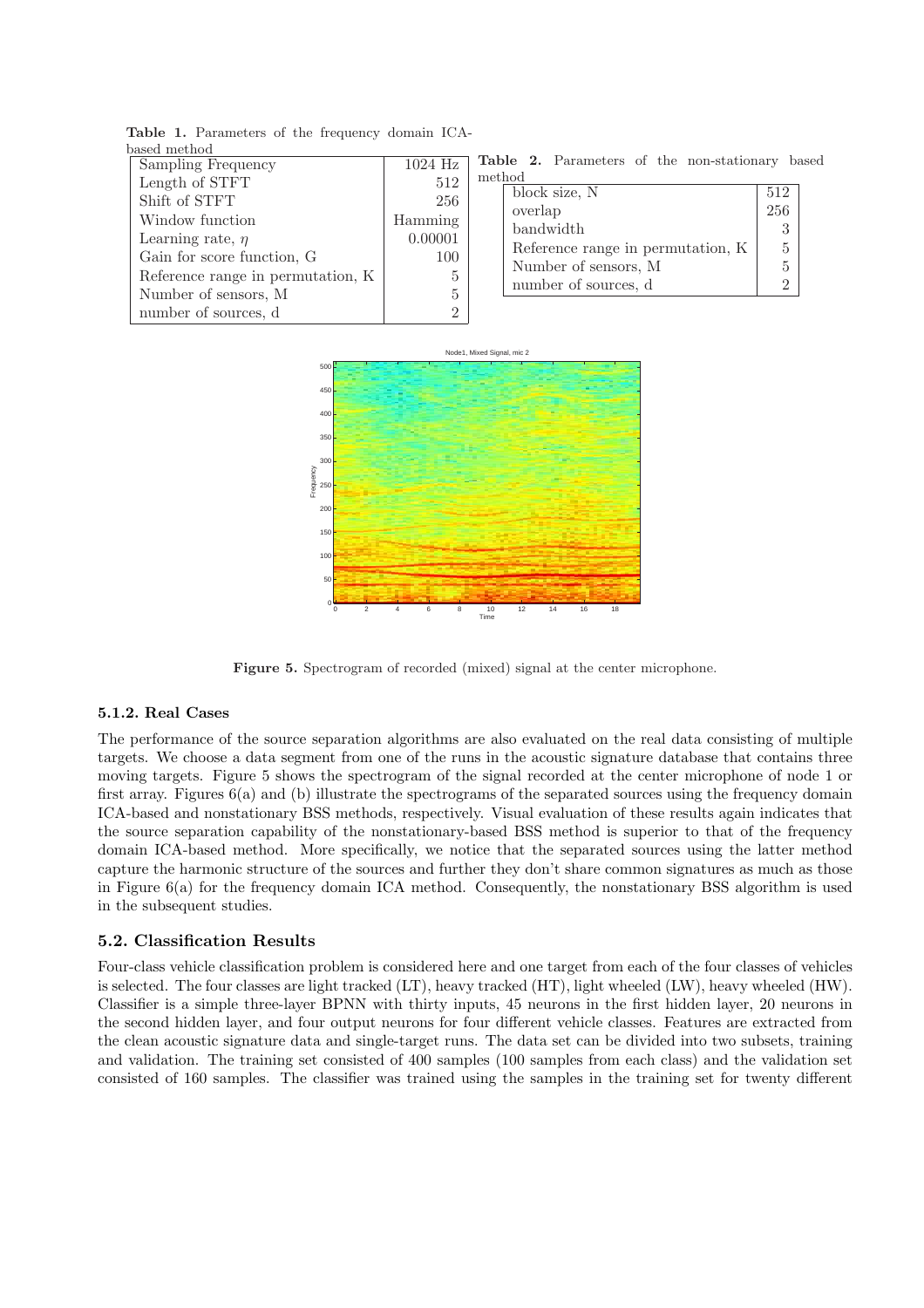

Figure 6. Separated sources using (a) frequency domain ICA-based method, and (b) Non-stationary BSS method.

random weight initializations and the network that gave minimum classification error on the validation set was chosen for subsequent testing. The correct classification rates on the training and the validation sets are 99.25% and 95%, respectively. The high correct classification rates demonstrate the discriminatory ability of the features for target classification.

Classification results on a challenging run that contains recorded signatures at three nodes (or arrays) are presented in this paper. This particular run contains one LW, three HTs and two HWs in the order of closest point of approach (CPA) to the three arrays. Classification is performed for every 10 second observation period based on the features extracted from this segment of the data. In the data segments that multiple classes of targets are detected, BSS is performed and then the separated sources are classified. For the data of this run, BSS had to be performed in time segments 300-400secs for node 1, 260-360secs for nodes 2 and 3. Tables 3-5 show the confusion matrices of the classifier for the data recorded by nodes (arrays) 1-3, respectively. From these tables, one can observe that, the correct classification rates for LW, HT and HW sources are 83.3% (10 out of 12), 84.4% (63 out of 75) and 91.6% (33 out of 36), respectively. The LT type vehicle was not present in this run and none of the other sources was misclassified as LT. For HT sources, 12 samples were misclassified, out of which 10 were misclassified as HW. This may be expected as HT and HW vehicles indeed share some common spectral and temporal features. Nevertheless, we were still able to achieve high correct classification rates on these two vehicles.

# 6. CONCLUSIONS

Two different source separation algorithms were studied for the separation of multiple target signatures. These methods rely on the frequency domain extension of the ICA algorithm and a joint diagonalization of the nonstationary spectra. A new subband-based spectral and temporal feature extraction method was also developed that extracts a small set of features that represent the pertinent spectral and temporal behavior of the sources